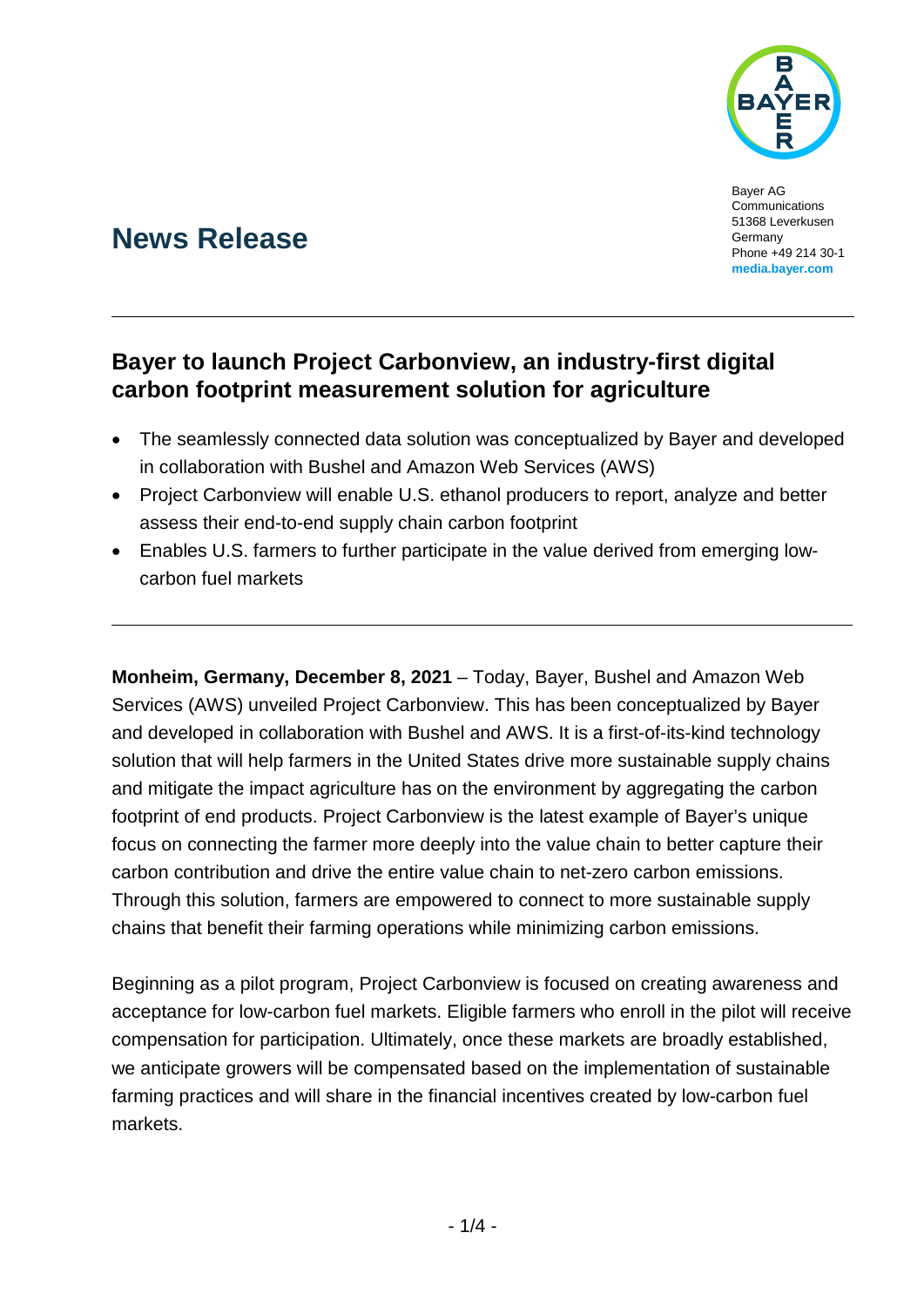Project Carbonview focused on the United States will initially enable U.S. ethanol producers (corn is a key ingredient in ethanol production) to track carbon emissions across the entire supply chain – from planting through production – and implement more sustainable business practices by providing the data needed to make more informed purchasing decisions and reduce their carbon emissions. For farmers who opt into the program, Project Carbonview streamlines on-farm data collection with Bayer's [Climate](https://climate.com/)  [FieldView™ application](https://climate.com/) and connects it with delivery and transportation data captured from the 54,000 U.S. active users of Bushel's platform. Through the Climate FieldView™ platform, farmers continue to own their data and choose who to share their data with.

Project Carbonview, which is built on AWS, allows permissioned access to on-demand product transaction and crop exchange market data from the ethanol production facilities through the Bushel platform to evaluate the carbon impact of sourcing and purchasing decisions.

"We are very excited to launch a solution to help transform the food and agriculture value chain by paving the way for a more resilient, regenerative and net-zero carbon future," said Leo Bastos, Global Commercial Ecosystems Lead, Bayer Crop Science**. "**While FieldView™ helps farmers make more informed decisions on their own operations, Project Carbonview will make it possible for them to drive sustainability improvements across the entire value chain. The integration of our leading digital and data science under Project Carbonview will give farmers greater choice and resources to be compensated for more productive and sustainable decisions on-farm."

As part of a recent pilot, Project Carbonview identified opportunities to optimize supply chain partners to reduce Scope 3 - or downstream supply chain - emissions in a single year. For farmers, Project Carbonview provides another option for them to participate in and capture value from these evolving markets. This new solution marks the latest development by Bayer – who is working to build a portfolio of farmer-facing programs to complement its existing [Bayer Carbon Initiative,](https://www.cropscience.bayer.com/who-we-are/farmer-partner-resources/carbon-program/united-states) a program which incentivizes the adoption of climate-smart practices, creating new revenue streams for growers who use technology to keep carbon in the soil – and out of the atmosphere.

"Project Carbonview gives grain buyers and producers visibility into the carbon impact of production so they can evaluate the impact of different agronomic practices, make sustainability improvements and help their customers make better purchasing decisions,"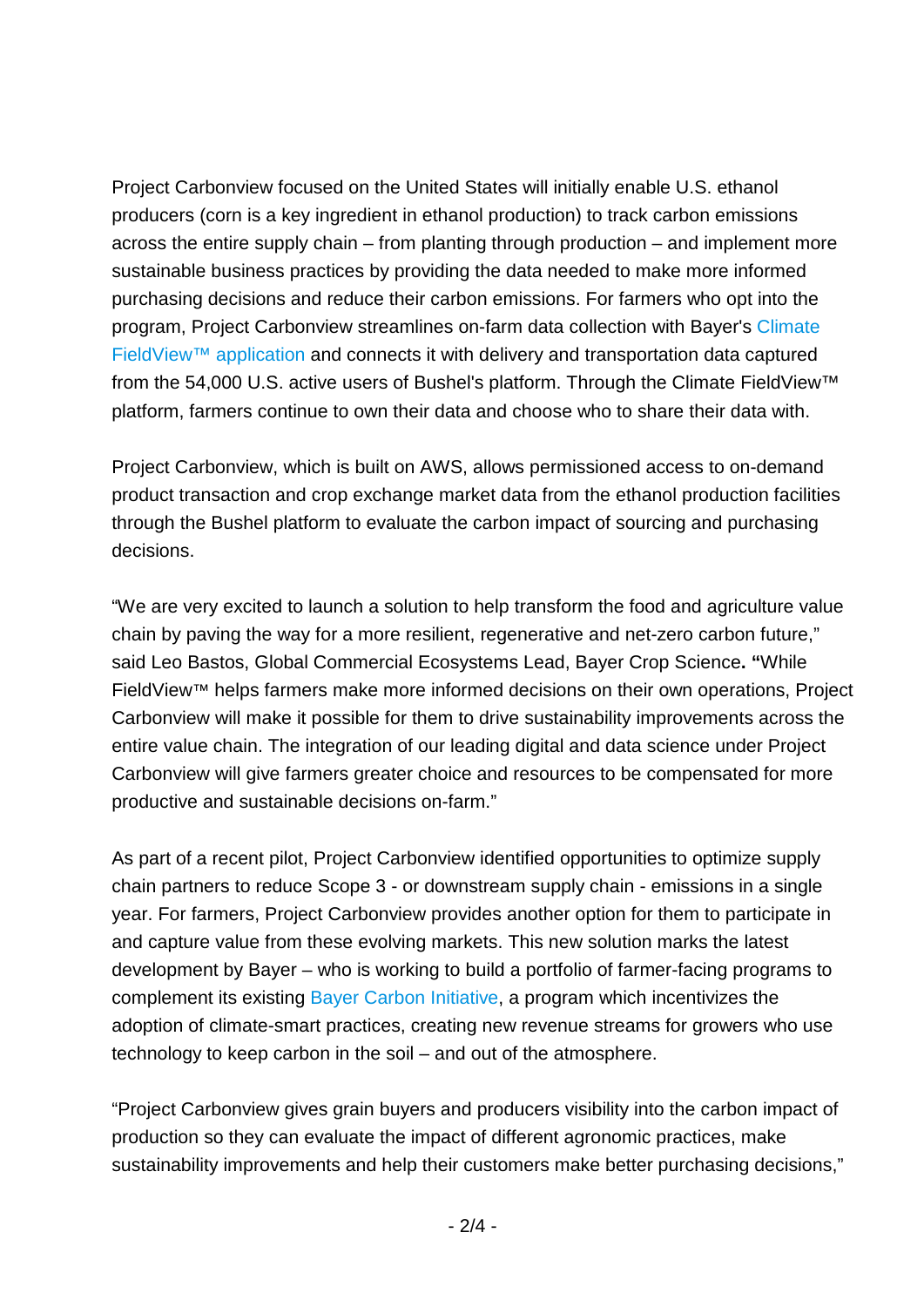said Elizabeth Fastiggi, Head of Worldwide Business Development for Agriculture, AWS. "We supported Bayer by working backwards from their vision, to ensure Project Carbonview has the potential to be successfully adopted at scale within the current business operations of producers."

"Project Carbonview makes it easy for producers and processors to share information. Through our relationship with Bayer and support of AWS, we can empower and incentivize sustainable behavior across the agricultural value chain and build a scalable digital solution that can be deployed anywhere," said Jake Joraanstad, co-founder and CEO of Bushel.

The team behind Project Carbonview is piloting the solution with U.S. corn producers during the 2022 season and plans to expand the program in the future to other global regions and other feed grains, food grains and oilseeds such as soybeans. Within the pilot, the team is exploring how Project Carbonview can assist ethanol producers to capture the impact of corn production within their emissions reporting, as well as opportunities for users to share best practices for achieving emissions benchmarks within a dedicated community.

### **About Bayer**

Bayer is a global enterprise with core competencies in the life science fields of health care and nutrition. Its products and services are designed to help people and planet thrive by supporting efforts to master the major challenges presented by a growing and aging global population. Bayer is committed to drive sustainable development and generate a positive impact with its businesses. At the same time, the Group aims to increase its earning power and create value through innovation and growth. The Bayer brand stands for trust, reliability and quality throughout the world. In fiscal 2020, the Group employed around 100,000 people and had sales of 41.4 billion euros. R&D expenses before special items amounted to 4.9 billion euros. For more information, go to [www.bayer.com.](http://www.bayer.com/)